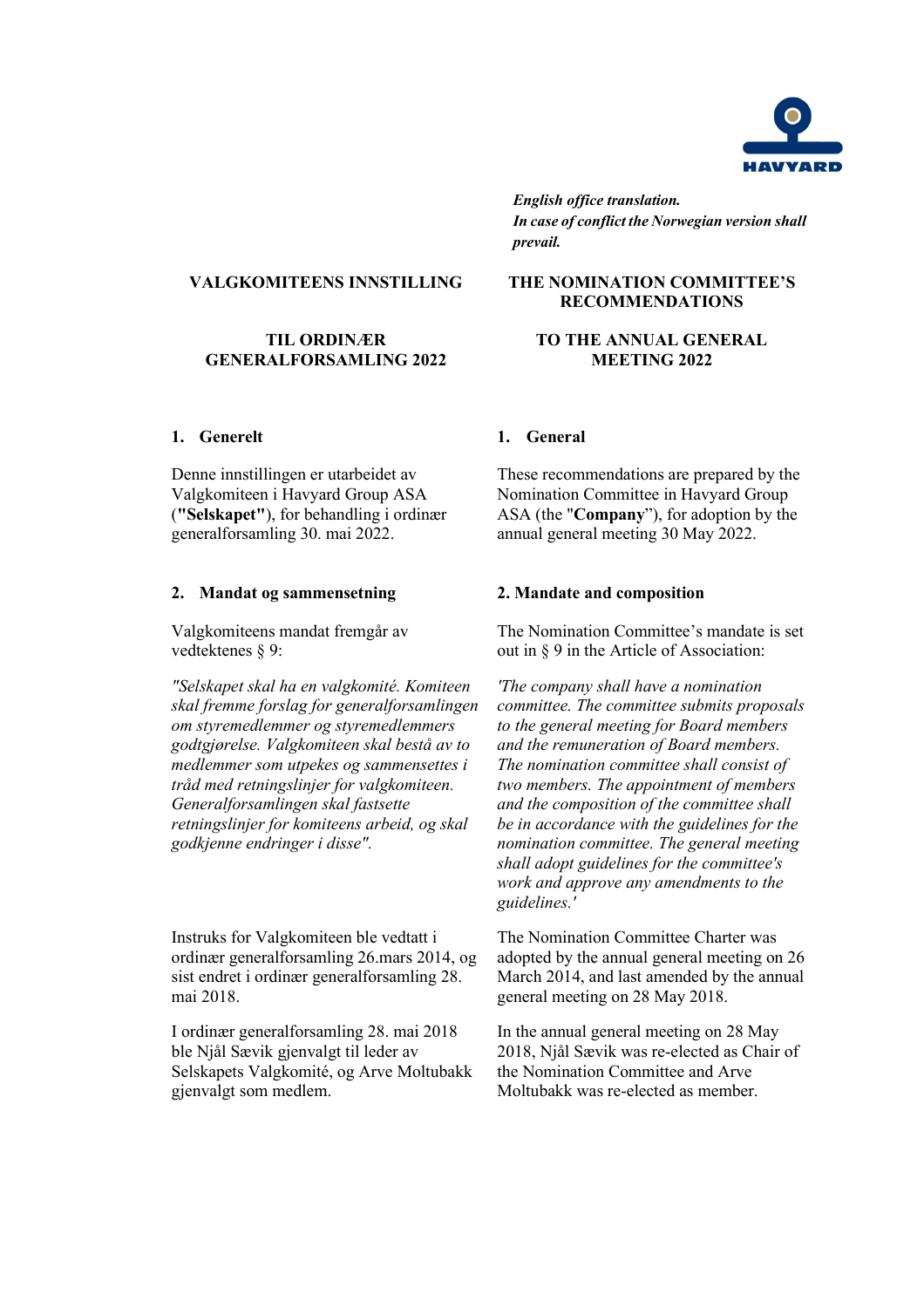

Valgkomiteen har siden ordinær generalforsamling i 2021 avholdt flere møter. Komiteen eller komiteens medlemmer har hatt samtaler med styreleder, øvrige styremedlemmer, enkelte aksjonærer og andre som Valgkomiteen anser relevant ved vurderingen av behov for endringer i styret og Valgkomiteens sammensetning.

## **4. Styresammensetning – Valgkomiteens innstilling**

Styret i Selskapet består i dag av følgende medlemmer:

- Vegard Sævik (styrets leder)
- Hege Heian Notøy (styremedlem)
- Helge Simonnes (styremedlem)
- Hege Sævik Rabben (styremedlem)
- Svein Asbjørn Gjelseth (styremedlem),
- Geir Helge Nordstrand (styremedlem, ansatterepresentant)
- Jan Olav Gjerde (styremedlem, ansatterepresentant)
- Trygve Systad (varamedlem, ansatterepresentant)
- Robert Borlaug (varamedlem, ansatterepresentant)

Alle styremedlemmene er presentert på Selskapets hjemmeside [www.havyard.com,](http://www.havyard.com/) som er tilgjengelig for alle aksjonærer.

I henhold til Selskapets vedtekter velges nye styremedlemmer for en periode på to år. Samtlige av de aksjonærvalgte styremedlemmer ble valgt i 2021, og er følgelig ikke på gjenvalg før i 2023. Valgkomiteen har ikke mottatt melding om

### **3. Valgkomiteens arbeid 3. The Nomination Committee's work**

The Nomination Committee has since the annual general meeting in 2021 held several meetings. The Nomination Committee or its members have had meetings with the Chair of the Board, the Board of Directors, individual shareholders and others that the Nomination Committee deems relevant when assessing the need for changes to the Board of Directors and the Nomination Committee.

## **4. Composition of the Board of Directors – the Nomination Committee's recommendation**

The Board of Directors of the Company today consists of the following members:

- Vegard Sævik (Chair of the Board)
- Hege Heian Notøy (board member)
- Helge Simonnes (board member)
- Hege Sævik Rabben (board member)
- Svein Asbjørn Gjelseth (board member)
- Geir Helge Nordstrand (board member, employee representative)
- Jan Olav Gjerde (board member, employee representative)
- Trygve Systad (deputy member, employee representative)
- Robert Borlaug (deputy member, employee representative)

All members of the Board are presented on the Company's website [www.havyard.com,](http://www.havyard.com/) which is available to all shareholders.

In accordance with the Company's Articles of Association, the members of the Board are elected for a period of two years. All of the shareholder elected members of the Bord were elected in 2019, and is accordingly not up for re-election until 2023. The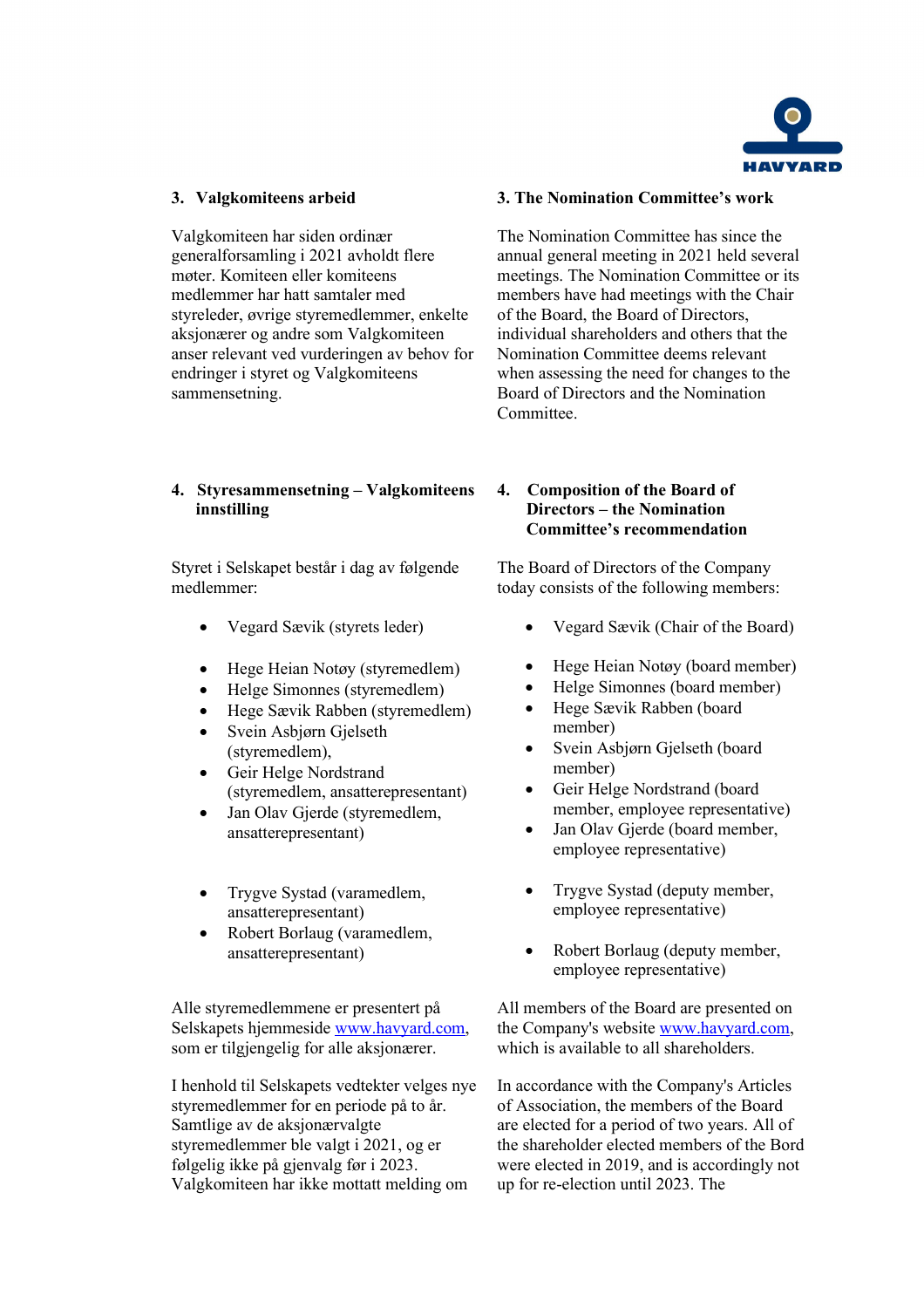

at noen ønsker å fratre sitt verv som styremedlem i Selskapet.

### **5. Godtgjørelse til styrets medlemmer 5. Remuneration of members of the**

Valgkomiteens forslag til styregodtgjørelse er basert på den tiden som er gått med til styrearbeidet, arbeidets art, det ansvar som er knyttet til vervet og Selskapets størrelse.

Valgkomiteen foreslår følgende honorarer for regnskapsåret 2021 (basert på tjenestetid fra 1. januar til 31. desember 2021), hvor nivået er uendret i forhold til regnskapsårene 2014-2020:

Styreleder: NOK 400.000,-

Styrets øvrige medlemmer: NOK 150.000,-

Styrets varamedlemmer: NOK 0,-

Revisjonsutvalgets medlemmer: NOK 10.000,-

Kompensasjonsutvalgets medlemmer: NOK 10.000,-

# **6. Godtgjørelse til Valgkomiteens medlemmer**

For regnskapsåret 2021 foreslår Valgkomiteen en godtgjørelse på NOK 10.000,- til hvert medlem av Valgkomiteen, hvor nivået er uendret i forhold til regnskapsårene 2015-2020.

Nomination Committee has not received notification that anyone wants to resign from the position as board member of the Company.

# **Board of Directors**

The Nomination Committee's proposal for remuneration of the members of the Board is based on the time consumed in relation to the Board's work, nature of the work, the responsibilities related to the positions and the size of the Company.

The Nomination Committee proposes the following remuneration for the financial year 2021 (based on length of service from 1 January to 31 December 2021), where the level is unchanged compared with the financial years 2014-2020:

Chair of the Board: NOK 400,000

Other board members: NOK 150,000

Deputy members: NOK 0

Members of the Audit Committee: NOK 10,000

Members of the Compensation Committee: NOK 10,000

### **6. Remuneration of members of the Nomination Committee**

For the financial year 2021, the Nomination Committee proposes a remuneration of NOK 10,000 for each member of the Nomination Committee, where the level is unchanged compared with the financial years 2015- 2020.